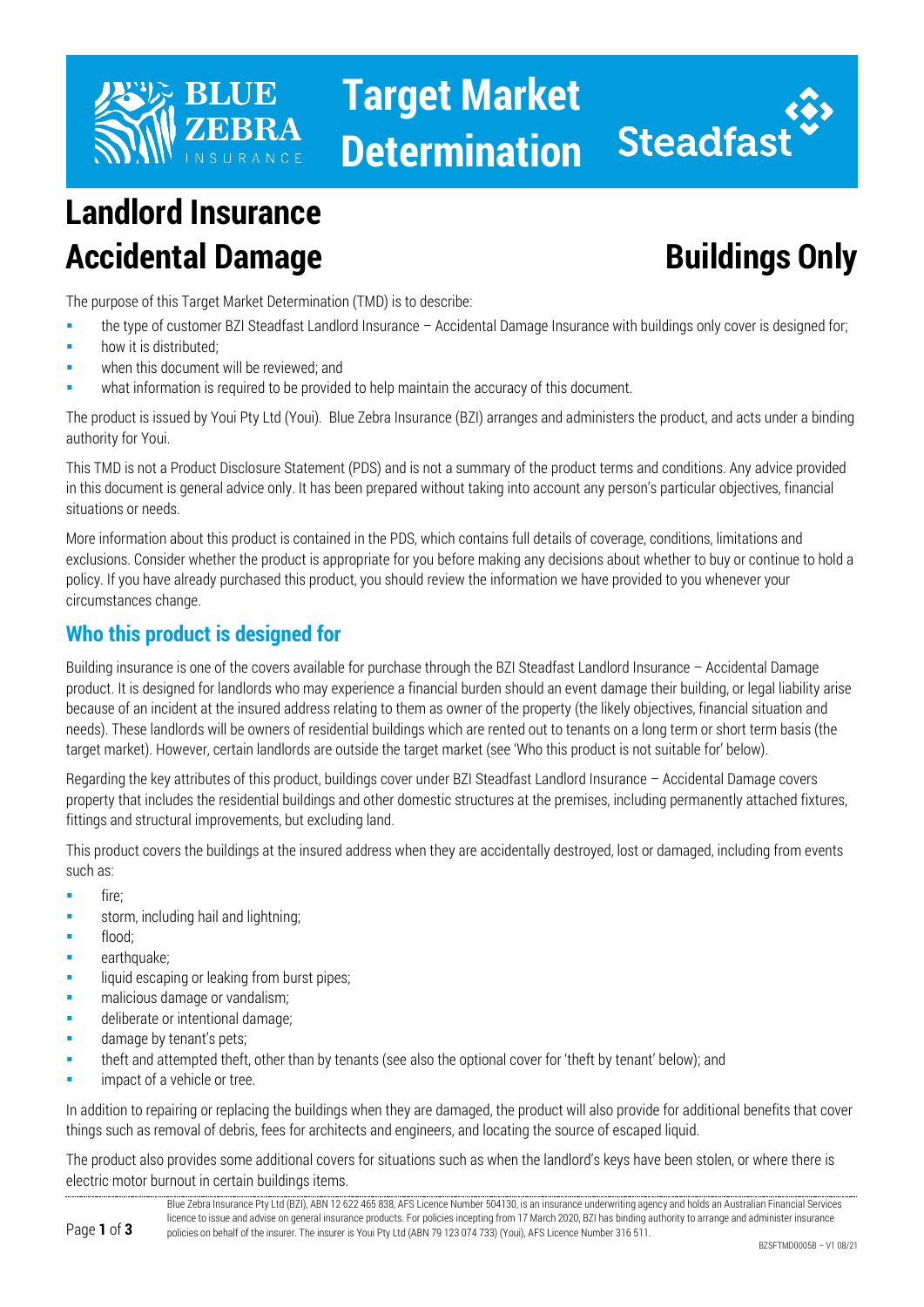



Another key attribute of BZI Steadfast Landlord Insurance – Accidental Damage is cover for legal liability. This provides protection to the landlord if they become liable to pay for the death of or injury to unrelated people, or damage to their property, for incidents in relation to them owning the property at the insured address.

There are also some optional covers for purchase to meet more specific objectives, financial situation and needs of landlords. Where included on the policy, these covers are further key attributes of BZI Steadfast Landlord Insurance – Accidental Damage:

- (a) **Theft by tenant** designed for landlords who may experience a financial burden from the theft of buildings items by their tenant or a visitor of their tenant. Further, when there is a claim paid for theft by tenant this cover may provide an additional benefit for limited legal expenses that the landlord incurs when seeking to recover from the tenant (or their visitor).
- (b) **Loss of rent** designed for landlords who may experience a financial burden if the property becomes uninhabitable or untenantable and as a result they do not get rental income. For example if there is damage or destruction of the building at the insured address, or the tenants are unable to access the property due to damage or destruction at a nearby property.
- (c) **Rent default** designed for landlords who may experience a financial burden if their tenant stops paying the rent that is owed under a long term rental agreement, including if they vacate the property without giving the required notice and leaving unpaid rent, or stop paying rent and refuse to vacate the property.

All the above key attributes make BZI Steadfast Landlord Insurance – Accidental Damage cover likely to be consistent with the likely objectives, financial situation and needs of the target market because it provides cover, or the option to add cover, for events that may result in significant damage to the landlord's buildings, or loss of rental income from the property. The product provides coverage for the typical types of domestic structures that landlords expect to be considered part of the insured property. The product also provides coverage for legal liability arising because of incidents at the insured address that the landlord may be liable for given their ownership of the property.

#### **Who this product is not suitable for**

This product is not suitable for landlords whose buildings are:

- **Phonorly maintained and not in an occupiable, liveable condition;**
- part of a strata title;
- used as a hotel, motel or bed and breakfast accommodation;
- used as a boarding house or hostel.

#### **Distribution conditions**

BZI Steadfast Landlord Insurance – Accidental Damage can only be purchased through a Steadfast broker authorised by BZI. BZI has contractual arrangements with Steadfast brokers (including their Authorised Representatives) who are appropriately licensed to sell their products, and as part of their licensing these brokers have adequate training to provide this product to their customers. BZI has a range of supervision and monitoring procedures, and provides training and support regarding the process to follow for getting quotes for this product and administering the policies once purchased.

When completing a quote, the BZI processes include a number of questions that enable the collection of information that help to determine if the applicant is within the target market for this product, if we will insure them and their buildings, and for what premium and excess. The customer should always answer these questions accurately and check with their intermediary if they are not sure what a question means.

These conditions make it likely that BZI Steadfast Landlord Insurance – Accidental Damage will only be distributed to consumers within the target market for this product because the brokers have knowledge of the policy terms and conditions, and processes are designed to identify instances where a policy is not suitable for the applicant.